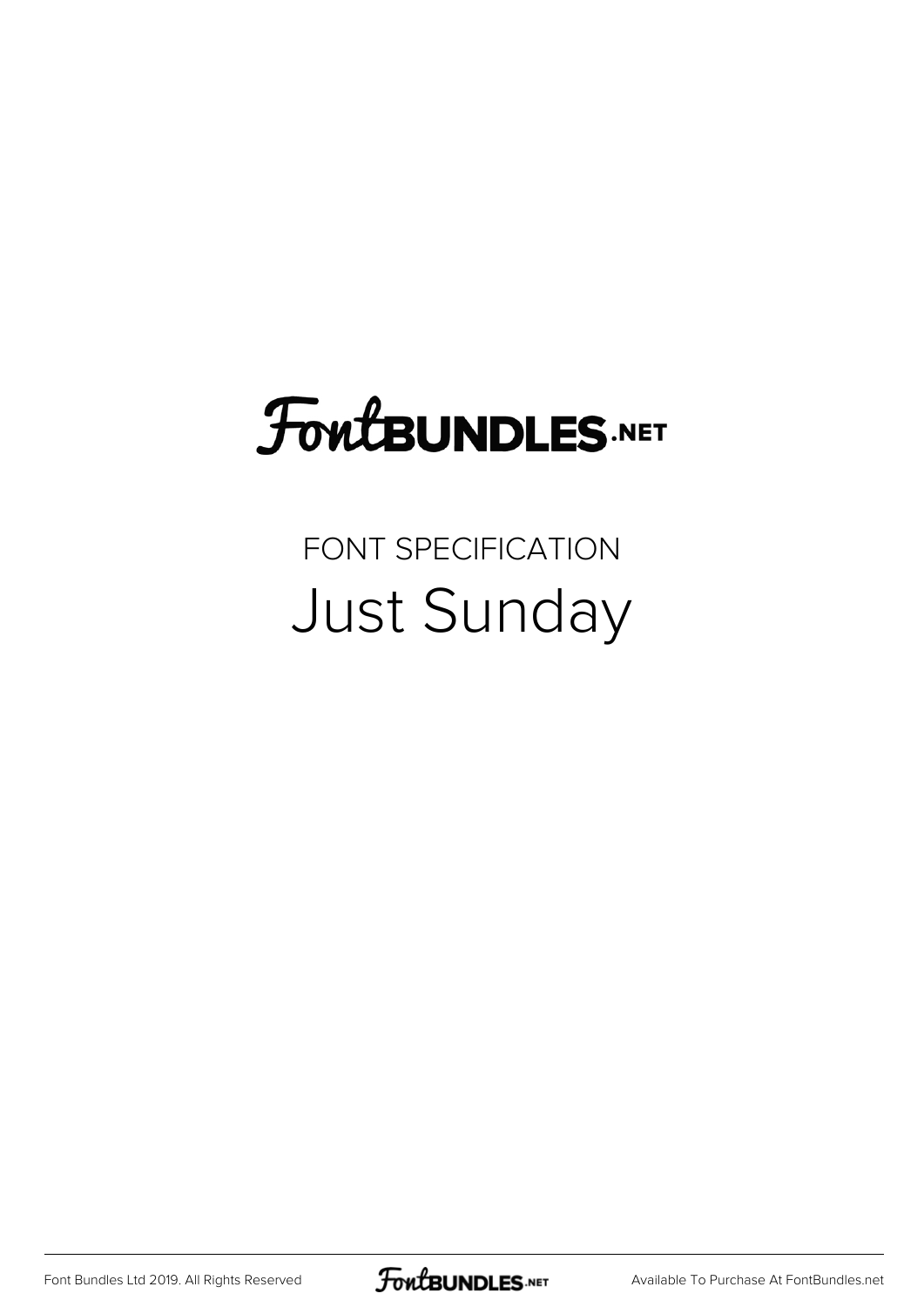## Just Sunday - Regular

**Uppercase Characters** 

Lowercase Characters

abcdefghyjklmnopgssturver

**Numbers** 

0123456789

**Punctuation and Symbols** 

 $\overrightarrow{f}$   $\overrightarrow{f}$   $\overrightarrow{G}$   $\overrightarrow{G}$   $\overrightarrow{G}$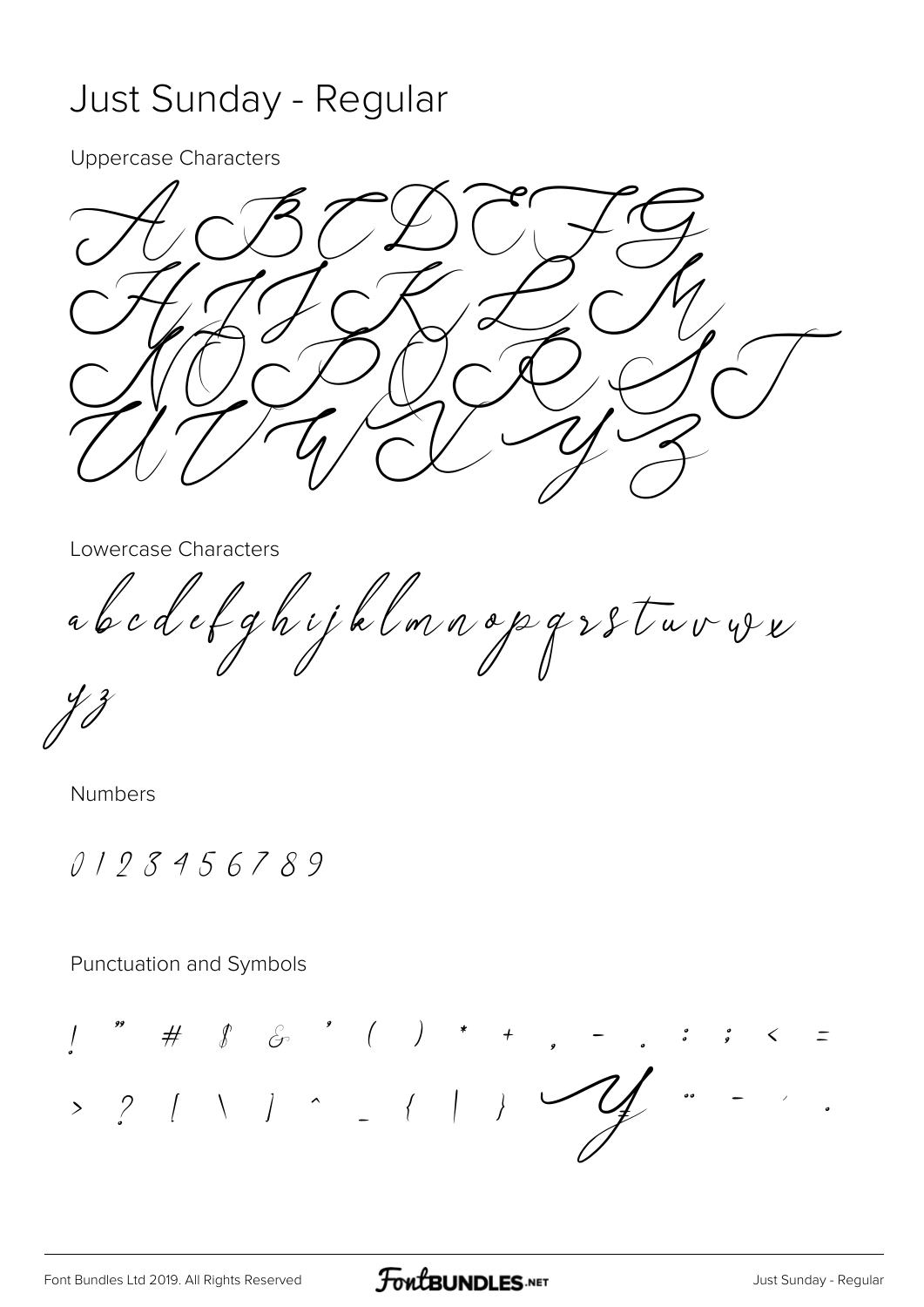## All Other Glyphs

,<br>。

ÀÁÂÃÄÅÆÇ È

 $\widetilde{C}$   $\widetilde{C}$   $\widetilde{C}$   $\widetilde{C}$   $\widetilde{C}$   $\widetilde{C}$   $\widetilde{D}$   $\widetilde{D}$ 





 $\begin{array}{cccccccccccccccccc} \mathcal{C} & \dot{\mathcal{C}} & \dot{\mathcal{C}} & \dot{\mathcal{C}} & \dot{\mathcal{C}} & \dot{\mathcal{C}} & \dot{\mathcal{C}} & \dot{\mathcal{C}} & \dot{\mathcal{C}} & \dot{\mathcal{C}} & \dot{\mathcal{C}} & \dot{\mathcal{C}} & \dot{\mathcal{C}} & \dot{\mathcal{C}} & \dot{\mathcal{C}} & \dot{\mathcal{C}} & \dot{\mathcal{C}} & \dot{\mathcal{C}} & \dot{\mathcal{C}} & \dot{\mathcal{C}} & \dot{\mathcal{C}} & \dot{\mathcal{C}} & \dot{\mathcal{C}} & \dot{\math$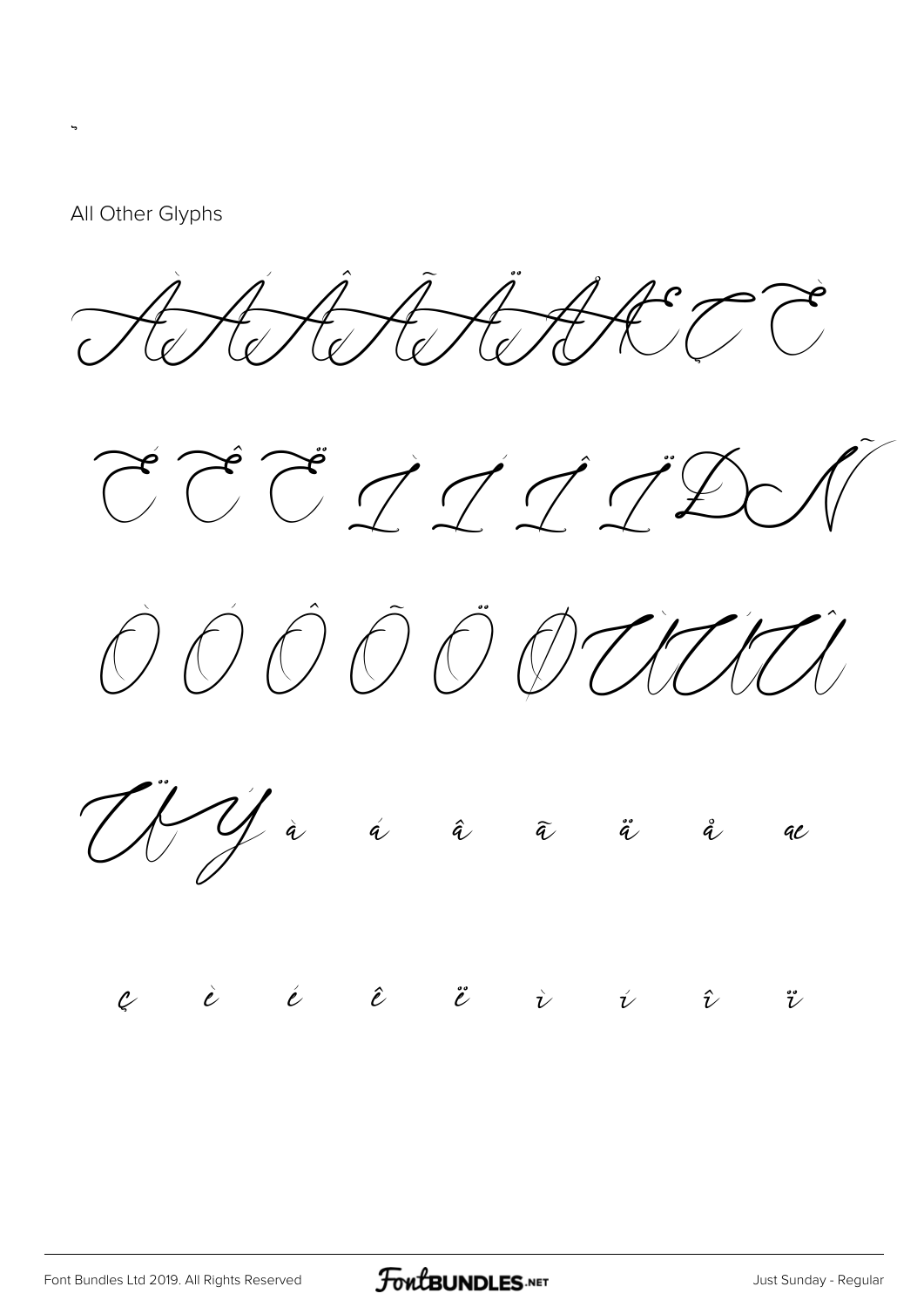$\tilde{q}$  à á â  $\tilde{a}$   $\tilde{a}$  $\phi$  $\dot{a}$   $\dot{a}$ 













**FoutBUNDLES**.NET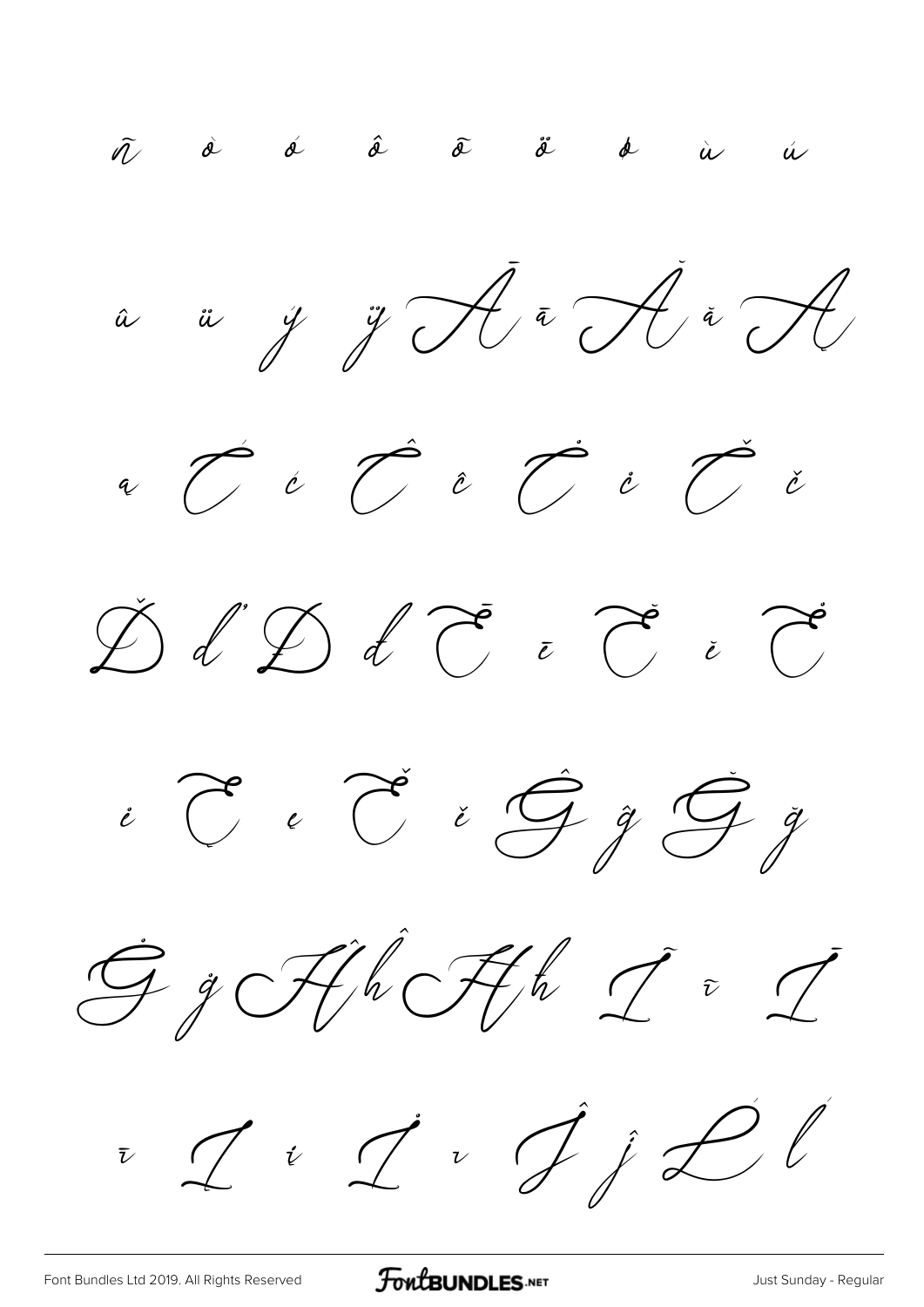Ľ ľ Ŀ ŀ Ł ł ŃńŇ













[Font Bundles Ltd 2019. All Rights Reserved](https://fontbundles.net/) **FoutBUNDLES.NET** Sunday - Regular